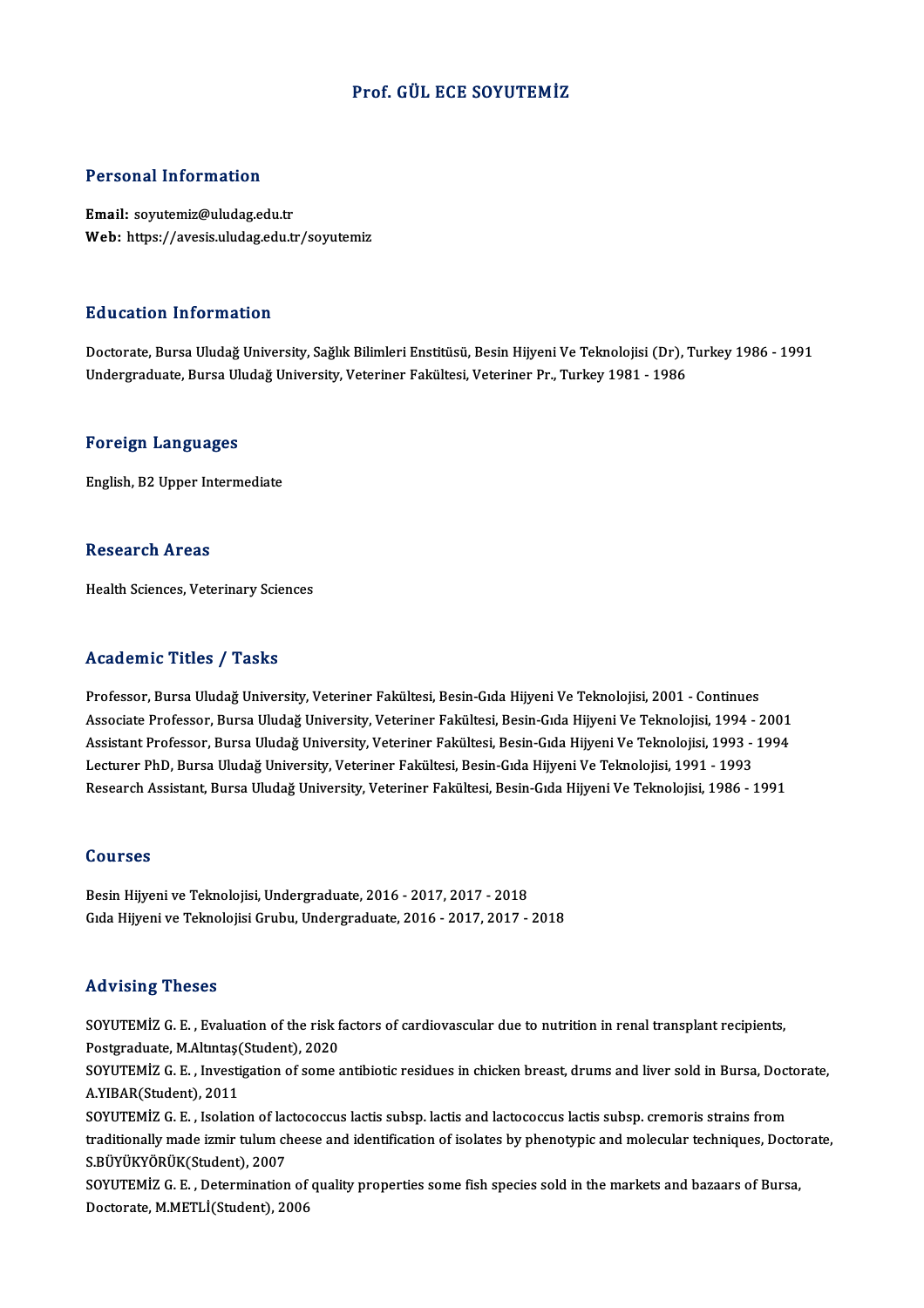SOYUTEMİZ G.E. , Isolation and identification of vibrio parahaemolyticus in different fish species and cockles, Doctorate,<br>A AYDIN(Student), 2001 SOYUTEMİZ G. E. , Isolatio<br>A.AYDIN(Student), 2001<br>SOYUTEMİZ G. E., Effect e SOYUTEMİZ G. E. , Isolation and identification of vibrio parahaemolyticus in different fish species and cockles, Doctorat<br>A.AYDIN(Student), 2001<br>SOYUTEMİZ G. E. , Effect of manufacturing and ripening stages on listeria mon

A.AYDIN(Student), 2001<br>SOYUTEMİZ G. E. , Effect of mar<br>F.ÇETİNKAYA(Student), 2000<br>SOYUTEMİZ G. E. , The role of t SOYUTEMİZ G. E. , Effect of manufacturing and ripening stages on listeria monocytogenes in kashar cheese, I<br>F.ÇETİNKAYA(Student), 2000<br>SOYUTEMİZ G. E. , The role of factory wastewater on pollution parameters of Izmit Bay w

F.ÇETİNKAYA(Student), 2<br>SOYUTEMİZ G. E. , The rol<br>R.ÇOBAN(Student), 1997

## R.COBAN(Student), 1997<br>Articles Published in Journals That Entered SCI, SSCI and AHCI Indexes

rticles Published in Journals That Entered SCI, SSCI and AHCI Indexes<br>I. Food safety inspection of tas kebab and salad processing line in a catering company<br>Sountamiz C.E. Cetinious E. Ciner B.S. Mus T.E. Viber A. Dogen M Soyutemiz G. E., Cetinkaya F., Cinar B. S., Mus T. E., Yibar A., Dogan M. Food safety inspection of tas kebab and salad processing line in a catering compar<br>Soyutemiz G. E. , Cetinkaya F., Cinar B. S. , Mus T. E. , Yibar A., Dogan M.<br>CZECH JOURNAL OF FOOD SCIENCES, vol.40, no.2, pp.147-153, 2022 Soyutemiz G. E. , Cetinkaya F., Cinar B. S. , Mus T. E. , Yibar A., Dogan M.<br>CZECH JOURNAL OF FOOD SCIENCES, vol.40, no.2, pp.147-153, 2022 (Journal Indexed in SCI)<br>II. Determination of tetracycline residues in chicken mea CZECH JOURNAL OF FOOD SCIENCES, vol.40, no.2, pp.147-153, 2022 (Journal Indexed in SCI)<br>Determination of tetracycline residues in chicken meat by liquid chromatography-<br>spectrometry<br>Cetinkaya F., Yibar A., Soyutemiz G. E. Determination of tetracycline residues in chicken meat by liqui<br>spectrometry<br>Cetinkaya F., Yibar A., Soyutemiz G. E. , Okutan B., Ozcan A., Karaca M. Y.<br>FOOD ADDITIVES & CONTAMNANTS BART B SUBVEU LANCE vol 5, no spectrometry<br>Cetinkaya F., Yibar A., Soyutemiz G. E. , Okutan B., Ozcan A., Karaca M. Y.<br>FOOD ADDITIVES & CONTAMINANTS PART B-SURVEILLANCE, vol.5, no.1, pp.45-49, 2012 (Journal Indexed in SCI)<br>Fyolyation of Listaria monogy Cetinkaya F., Yibar A., Soyutemiz G. E. , Okutan B., Ozcan A., Karaca M. Y.<br>FOOD ADDITIVES & CONTAMINANTS PART B-SURVEILLANCE, vol.5, no.1, pp.45-49, 2012 (Journal Indexed in S<br>III. Evaluation of Listeria monocytogenes pop FOOD ADDITIVES & CONTAM<br>Evaluation of Listeria more<br>storage of Kashar cheese Evaluation of Listeria mo<br>storage of Kashar cheese<br>Cetinkaya F., Soyutemiz G. E.<br>ACTA VETERINARIA RRNO 3 storage of Kashar cheese<br>Cetinkaya F., Soyutemiz G. E.<br>ACTA VETERINARIA BRNO, vol.76, no.1, pp.143-148, 2007 (Journal Indexed in SCI)<br>Autolysis of Listoria monogytogenes strains isolated from food and clinic: Cetinkaya F., Soyutemiz G. E.<br>ACTA VETERINARIA BRNO, vol.76, no.1, pp.143-148, 2007 (Journal Indexed in SCI)<br>IV. Autolysis of Listeria monocytogenes strains isolated from food and clinical specimens<br>Cibik R., Cetinkaya F., ACTA VETERINARIA BRNO, vol.76, no.1, pp.143-148, 200<br>Autolysis of Listeria monocytogenes strains isolat<br>Cibik R., Cetinkaya F., Gunes N., Ozakin C., Soyutemiz G. E.<br>MEDYCVNA WETERVNARVINA vol.62, no.11, np.1242, 12 Autolysis of Listeria monocytogenes strains isolated from food and clinical speci<br>Cibik R., Cetinkaya F., Gunes N., Ozakin C., Soyutemiz G. E.<br>MEDYCYNA WETERYNARYJNA, vol.62, no.11, pp.1242-1244, 2006 (Journal Indexed in S Cibik R., Cetinkaya F., Gunes N., Ozakin C., Soyutemiz G. E.<br>MEDYCYNA WETERYNARYJNA, vol.62, no.11, pp.1242-1244, 2006 (Journal Indexed in SCI)<br>V. Microbiological and chemical changes throughout the manufacture and ripenin MEDYCYNA WETERYNARYJNA<br>Microbiological and chemic<br>traditional Turkish cheese<br>Cetinkaya E. Sayutamir C. E. Microbiological and chem<br>traditional Turkish chees<br>Cetinkaya F., Soyutemiz G. E.<br>TURKISH JOURNAL OF VETE traditional Turkish cheese<br>Cetinkaya F., Soyutemiz G. E.<br>TURKISH JOURNAL OF VETERINARY & ANIMAL SCIENCES, vol.30, no.4, pp.397-404, 2006 (Journal Indexed in SCI) VI. Thermal resistance of Listeria monocytogenes in Inegol meatballs SoyutemizG.E. ,Cetinkaya F. Thermal resistance of Listeria monocytogenes in Inegol meatballs<br>Soyutemiz G. E. , Cetinkaya F.<br>TURKISH JOURNAL OF VETERINARY & ANIMAL SCIENCES, vol.29, no.2, pp.319-323, 2005 (Journal Indexed in SCI)<br>Prevelance of Listeri Soyutemiz G. E., Cetinkaya F.<br>TURKISH JOURNAL OF VETERINARY & ANIMAL SCIENCES, vol.<br>VII. Prevalence of Listeria spp. in chicken at the retail level<br>Cetinkaya E. Cibil: P. Soutemiz G. E. Ozakin G. TURKISH JOURNAL OF VETERINARY & ANIMAL<br>Prevalence of Listeria spp. in chicken at the<br>Cetinkaya F., Cibik R., Soyutemiz G. E. , Ozakin C.<br>INDIAN VETERINARY JOURNAL .vol 91, pp. 12, p VII. Prevalence of Listeria spp. in chicken at the retail level<br>Cetinkaya F., Cibik R., Soyutemiz G. E. , Ozakin C.<br>INDIAN VETERINARY JOURNAL, vol.81, no.12, pp.1313-1316, 2004 (Journal Indexed in SCI) Cetinkaya F., Cibik R., Soyutemiz G. E. , Ozakin C.<br>INDIAN VETERINARY JOURNAL, vol.81, no.12, pp.1313-1316, 2004 (Journal Indexed in SCI)<br>VIII. A study on survival of Listeria monocytogenes during manufacture and ripening INDIAN VETERINARY JOURN<br>A study on survival of Lis<br>Cetinkaya F., Soyutemiz G. E.<br>TURKISH JOURNAL OF VETE A study on survival of Listeria monocytogenes during manufacture and ripening of Kashar cheese<br>Cetinkaya F., Soyutemiz G. E.<br>TURKISH JOURNAL OF VETERINARY & ANIMAL SCIENCES, vol.28, no.5, pp.927-932, 2004 (Journal Indexed Cetinkaya F., Soyutemiz G. E.<br>TURKISH JOURNAL OF VETERINARY & ANIMAL SCIENCES, vol.28, no.5, pp.927-932, 2004 (Journal Indexed<br>IX. Isolation and identification of Vibrio parahaemolyticus in some fish species and clams (Ven TURKISH JOURNAL OF VETERINARY & ANIMAL SCIENCES, vol.28, no.5, pp.927-932, 2004 (Journal Indexed in SCI)<br>Isolation and identification of Vibrio parahaemolyticus in some fish species and clams (Venus<br>gallina)<br>Aydin A., Soyu **Isolation and identi<br>gallina)<br>Aydin A., Soyutemiz E.<br>TUREEN JOURNAL OF** gallina)<br>Aydin A., Soyutemiz E.<br>TURKISH JOURNAL OF VETERINARY & ANIMAL SCIENCES, vol.26, no.6, pp.1249-1253, 2002 (Journal Indexed in<br>SCD Aydi<br>TURI<br>SCI)

## Articles Published in Other Journals

rticles Published in Other Journals<br>I. İnegöl Köftelerin 4 C de Buzdolabında Muhafaza İşleminin Listeria monocytogenes in Yaşamı Üzerine<br>Rikini ACS<br>Inegö<br>Etkisi<br>SOVUT İnegöl Köfteler<br>Etkisi<br>SOYUTEMİZ G. E.<br>İstanbul Üniversi Etkisi<br>SOYUTEMİZ G. E.<br>İstanbul Üniversitesi Veteriner Fakültesi Dergisi, vol.27, no.1, pp.115-126, 2001 (Other Refereed National Journals)<br>Ratu Anadelu, Bölgesi Ciğ Sütlerinde Listeria menesytesenes in Arastırılması

SOYUTEMİZ G. E.<br>İstanbul Üniversitesi Veteriner Fakültesi Dergisi, vol.27, no.1, pp.115-126, 2001 (Other<br>II. Batı Anadolu Bölgesi Çiğ Sütlerinde Listeria monocytogenes in Araştırılması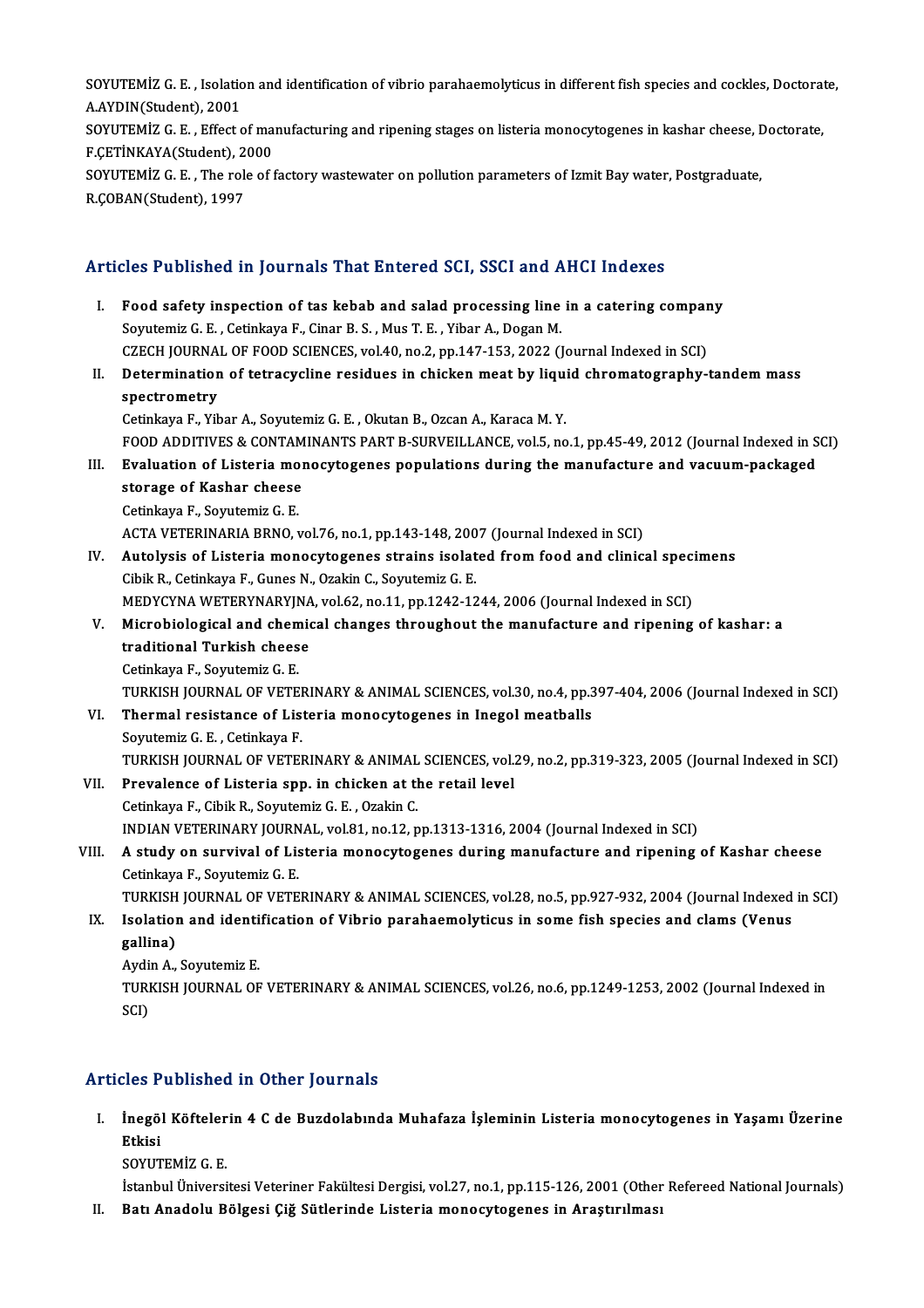SOYUTEMİZ G.E., ÇETİNKAYA F., ÖZAKIN C., Suna G. SOYUTEMİZ G. E. , ÇETİNKAYA F., ÖZAKIN C., Suna G.<br>İnfeksiyon Dergisi, vol.15, pp.5-9, 2001 (Other Refereed National Journals)<br>Presense of Listeria manoqutasanes in revy mill: samples from We SOYUTEMİZ G. E. , ÇETİNKAYA F., ÖZAKIN C., Suna G.<br>Infeksiyon Dergisi, vol.15, pp.5-9, 2001 (Other Refereed National Journals)<br>III. Presence of Listeria monocytogenes in raw milk samples from West Anatolia<br>SOVUTEMİZ G. E. İnfeksiyon Dergisi, vol.15, pp.5-9, 2001 (Other Refereed Nat<br>Presence of Listeria monocytogenes in raw milk sam<br>SOYUTEMİZ G. E. , ÇETİNKAYA F., ÖZAKIN C., GEDİKOĞLU S.<br>Turkish journal of infection vol.15, np.5, 0, 2001 (Ot Presence of Listeria monocytogenes in raw milk samples from West Anatol<br>SOYUTEMİZ G. E. , ÇETİNKAYA F., ÖZAKIN C., GEDİKOĞLU S.<br>Turkish journal of infection, vol.15, pp.5-9, 2001 (Other Refereed National Journals)<br>Kasar Po SOYUTEMİZ G. E. , ÇETİNKAYA F., ÖZAKIN C., GEDİKOĞLU S.<br>Turkish journal of infection, vol.15, pp.5-9, 2001 (Other Refereed National Journals)<br>IV. Kaşar Peynirinin Üretim Aşamalarında Görülen Mikrobiyolojik ve Kimyasal Turkish journal of infection, vol.15, pp.5-9, 2001 (Other Refereed National Journals)<br>Kaşar Peynirinin Üretim Aşamalarında Görülen Mikrobiyolojik ve Kimyasa<br>İncelenmesi<br>SOYUTEMİZ G. E. , ANAR Ş., ÇETİNKAYA F. Kaşar Peynirinin Üretim Aşamalarınd<br>İncelenmesi<br>SOYUTEMİZ G.E., ANAR Ş., ÇETİNKAYA F.<br>ULUDAĞ ÜNİVERSİTESİ VETERİNER FAKÜ İncelenmesi<br>SOYUTEMİZ G. E. , ANAR Ş., ÇETİNKAYA F.<br>ULUDAĞ ÜNİVERSİTESİ VETERİNER FAKÜLTESİ DERGİSİ, vol.19, pp.87-92, 2000 (Other Refereed National SOYUTEM<br>ULUDAĞ (<br>Journals)<br>Changes ULUDAĞ ÜNİVERSİTESİ VETERİNER FAKÜLTESİ DERGİSİ, vol.19, pp.87-92, 2000 (Other Refereed National<br>Journals)<br>V. Changes in bacterial flora and Listeria monocytogenes counts in vacuum packed İnegöl meatballs<br>refrigerated at d Journals)<br>Changes in bacterial flora and Lis<br>refrigerated at different degrees<br>SOVUTEMIZ C.E Changes in bac<br>refrigerated at<br>SOYUTEMİZ G.E.<br>Cıda Dergisi vel refrigerated at different degrees<br>SOYUTEMİZ G. E.<br>Gıda Dergisi, vol.25, no.2, pp.79-86, 2000 (Other Refereed National Journals)<br>Kasar Boynini Ünetim Asamalarında Görülen Mikrobiyalejik ve Kimya SOYUTEMİZ G. E.<br>Gıda Dergisi, vol.25, no.2, pp.79-86, 2000 (Other Refereed National Journals)<br>VI. Kaşar Peyniri Üretim Aşamalarında Görülen Mikrobiyolojik ve Kimyasal Değişiklikler<br>SOVUTEMİZ G. E. ANAR S. GETİNKAYA E Gıda Dergisi, vol.25, no.2, pp.79-86, 2000 (<br>Kaşar Peyniri Üretim Aşamalarında G<br>SOYUTEMİZ G.E., ANAR Ş., ÇETİNKAYA F.<br>HÜ Veteriner Felsikesi Dergisi vol.19, nn Kaşar Peyniri Üretim Aşamalarında Görülen Mikrobiyolojik ve Kimyasal Değişikl<br>SOYUTEMİZ G. E. , ANAR Ş., ÇETİNKAYA F.<br>U.Ü. Veteriner Fakültesi Dergisi, vol.19, pp.87-92, 2000 (Other Refereed National Journals)<br>Patı Anadalu SOYUTEMİZ G. E. , ANAR Ş., ÇETİNKAYA F.<br>U.Ü. Veteriner Fakültesi Dergisi, vol.19, pp.87-92, 2000 (Other Refereed National Journals)<br>VII. Batı Anadolu bölgesi çiğ sütlerinde bulunan koliform bakterilerin identifikasyonu U.Ü. Veteriner Fakültesi Dergisi, vol.19, pp.87-92, 2000 (Other Refereed National Journals) SOYUTEMİZ G.E., ÇETİNKAYA F., ÖZAKIN C., Gedikoglu S. 0157: H7 ve Salmonella varlığının araştırılması<br>SOYUTEMİZ G. E. , ÇETİNKAYA F., ÖZAKIN C., Gedikoglu S.<br>Bursa Devlet Hastanesi Bülteni, vol.16, no.1, pp.5-8, 2000 (Other Refereed National Journals)<br>Some misrobiological and VIII. Some microbiological and chemical changes in the production phase of Orgu cheese<br>ANAR S., SOYUTEMIZ G. E., CETINKAYA F. Bursa Devlet Hastanesi Bülteni, vol.16, no.<br>Some microbiological and chemical cl<br>ANAR Ș., SOYUTEMİZ G. E. , ÇETİNKAYA F.<br>Journal of the Faculty Veterinary of Media Some microbiological and chemical changes in the production phase of Orgu cheese<br>ANAR Ş., SOYUTEMİZ G. E. , ÇETİNKAYA F.<br>Journal of the Faculty Veterinary of Medicine, vol.19, pp.81-85, 2000 (Other Refereed National Journa ANAR Ş., SOYUTEMİZ G. E. , ÇETİNKAYA F.<br>Journal of the Faculty Veterinary of Medicine, vol.19, pp.81-85, 2000 (Other Refereed National Journals)<br>IX. Determination of residual nitrate and nitrite contents of dry ferment Journal of the Faculty Veterinary<br>Determination of residual nit<br>pastirma consumed in Bursa<br>SOVITEMIZ C.E. ÖZENIP A Determination of residual<br>pastirma consumed in Bu<br>SOYUTEMİZ G.E.,ÖZENİR A. pastirma consumed in Bursa<br>SOYUTEMİZ G. E. , ÖZENİR A.<br>Gıda Dergisi, vol.21, no.6, pp.471-476, 1996 (Other Refereed National Journals) SOYUTEMİZ G. E. , ÖZENİR A.<br>Gıda Dergisi, vol.21, no.6, pp.471-476, 1996 (Other Refereed National Journals)<br>X. Tüketime sunulan kremalı pastaların mikrobiyolojik niteliklerinin saptanması<br>Almün S. SOVUTEMİZ G. E. ANAR S. G Gıda Dergisi, vol.21, no.6, pp.471-476, 1996 ("<br>Tüketime sunulan kremalı pastaların mil<br>Akgün S., SOYUTEMİZ G. E. , ANAR Ş., ÇIBIK R.<br>Cıda vol.22, no.6, np.422,428,1996 (Other B. Tüketime sunulan kremalı pastaların mikrobiyolojik niteliklerini<br>Akgün S., SOYUTEMİZ G. E. , ANAR Ş., ÇIBIK R.<br>Gıda, vol.22, no.6, pp.433-438, 1996 (Other Refereed National Journals)<br>Bursa'da tüketilen susuk, salam, sasis Akgün S., SOYUTEMİZ G. E. , ANAR Ş., ÇIBIK R.<br>Gıda, vol.22, no.6, pp.433-438, 1996 (Other Refereed National Journals)<br>XI. Bursa'da tüketilen sucuk, salam, sosis ve pastırmalardaki kalıntı nitrat ve nitrit miktarlarının Gida, vol.22, i<br><mark>Bursa'da tü</mark><br>saptanması<br>sovurumay Bursa'da tüketilen sucuk<br>saptanması<br>SOYUTEMİZ G.E.,Özenir A. sa<mark>ptanması</mark><br>SOYUTEMİZ G. E. , Özenir A.<br>Gıda, vol.21, no.6, pp.471-476, 1996 (Other Refereed National Journals)<br>Peneme Kesullanında Merines Erkek Kurlanında Zerunlu Harek SOYUTEMİZ G. E. , Özenir A.<br>Gıda, vol.21, no.6, pp.471-476, 1996 (Other Refereed National Journals)<br>XII. Deneme Koşullarında Merinos Erkek Kuzlarında Zorunlu Hareketin Anterbachium Bölgesi Kasları<br>Üzerine Etkisinin Mak Gıda, vol.21, no.6, pp.471-476, 1996 (Other Refereed National Jo<br>Deneme Koşullarında Merinos Erkek Kuzlarında Zorunlu<br>Üzerine Etkisinin Makroanatomik ve Sbgrosn İcelenmesi<br>VILDIZ B. SERRET A. SOVUTEMİZ G.E. TAVAR M. RAHADI YILDIZ B., SERBEST A., SOYUTEMİZ G. E., TAYAR M., BAHADIR A., AKİ. Uludağ Üniversitesi Veteriner Fakültesi Dergisi, vol.12, no.3, pp.24-31, 1993 (Other Refereed National Journals) YILDIZ B., SERBEST A., SOYUTEMİZ G. E. , TAYAR M., BAHADIR A., AK İ.<br>Uludağ Üniversitesi Veteriner Fakültesi Dergisi, vol.12, no.3, pp.24-31, 1993 (Other Refereed National Journals)<br>XIII. Deneme Koşullarında Merinos Er Üzerine Etkisinin Makroanatomik ve Subgros İncelenmesi<br>YILDIZ B., SERBEST A., SOYUTEMİZ G. E., TAYYAR M., BAHADIR A., AK İ. Deneme Koşullarında Merinos Erkek Kuzularında Zorunlu Hare<br>Üzerine Etkisinin Makroanatomik ve Subgros İncelenmesi<br>YILDIZ B., SERBEST A., SOYUTEMİZ G.E. , TAYYAR M., BAHADIR A., AK İ.<br>U Ü.Veteriner Fekültesi Dergisi vel 12 U.Ü.Veteriner Fakültesi Dergisi, vol.12, no.3, pp.24-29, 1993 (Other Refereed National Journals)

### Books&Book Chapters

I. Kimyasal Gıda Güvenliği Tehlikeleri so & Book and<br>Kimyasal Gıda<br>SOYUTEMİZ G. E.

SOYUTEMIZ G. E.

in: Gıda Güvenliğinin Temel Prensipleri, İrfan EROL, Editor, Anadolu Üniversitesi Basımevi, Eskişehir, pp.82-99,<br>2017